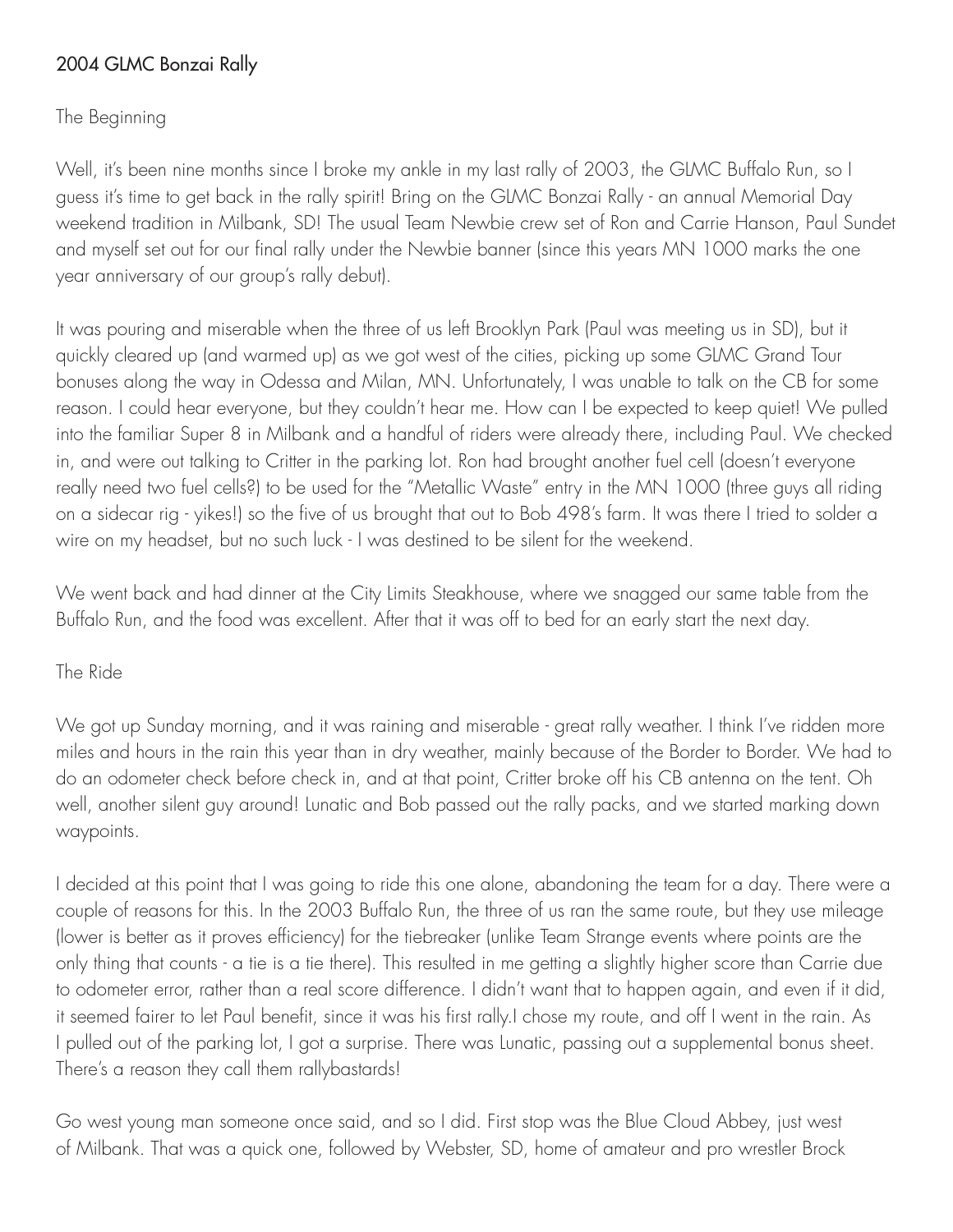

Lesnar, as well as the bonus at the Museum of Science, Wildlife and Industry. In case you were wondering, the fee to get in is "donations accepted." I continued west to Bristol, where the store was closed that we were supposed to get potato chips at. I took a photo of the store, and went across the street and bought some chips and got a receipt. I also bought a six-pack of pop for the pop bonus, thinking I would then not have to worry about it at the end. I was mistaken, but more on that later… Included in the transaction was a nice conversation with an elderly man at the store, who was interested in the rider in the crazy gear, and gave me a postcard, and even autographed it for some strange reason…

I turned north, where I thought there would be less rain, but the rain only got worse. Ugh. I stopped at the Vinegar Museum in Roslyn, a regular stop on these rallies, as well as the ballpark in Eden, SD "Home of the Muskrats!" While in Eden I picked up a photo for a Grand Tour bonus at the post office. From there I went north to pick up two more SD stops before crossing into ND. The

first was Kidder, SD - a barely existing town with gravel streets, a few houses and an old bank vault. Since I broke my ankle on gravel last year, I knew I had to get over my skittishness, so this was a good start. The next bonus was even better for that. The bonus sheet said "visit the ghost town of Newark, SD…" It shows up on the official state maps, but not on any other maps, or on the GPS. I spent about 20 minutes riding around trying to find it, when finally I found the right gravel road, and sure enough, a couple miles in, there was the sign for Newark Rd., and not much else. I left quickly, as I'd had enough gravel.

After that it was on to Lisbon, ND, still the hometown of shoot lucy lead singer Dave Berntson, and then a cut back east to pick up I-29 and the casino bonus at Dakota Magic. Throw in bad road construction and 20 minutes of wasted time at a train crossing for good measure in Gwinner and Wyndmere respectively. The rain stopped around this point, but the wind got really bad. I can deal with rain while riding, but I HATE WIND. My bike is top heavy and has a tall windshield, so it's like a sailboat out there. Fortunately, I only needed to be on I-29 for about 15 miles. I got off at the exit to go to Victor and make a return visit to the Victor Supper Club, another regular bonus stop for the GLMC, and then crossed back into MN near Rosholt, SD, one of those towns Lisa and her college friends used to visit to sneak into the bar underage in. Next stop was on the supplemental sheet (good thing I looked) and it was the Legion in Wheaton, MN. That was easy - our Matron of Honor had her wedding reception there, so I remembered right where it was.

After that, I rode down along Lake Traverse and Big Stone Lakes around that weird little bump that sticks out of W. Minnesota. I missed a timed bonus by 20 minutes near Brown's Valley (stupid train came back to haunt me), but I did stop to take a photo of the remains of Ike's Chicken Shack, a local institution that is no more. At this point I also realized that I'd been dragging my headset cord for about ten miles. I picked the plastic out of it and managed to make it work, but that's another piece that'll need to be replaced…oh well.